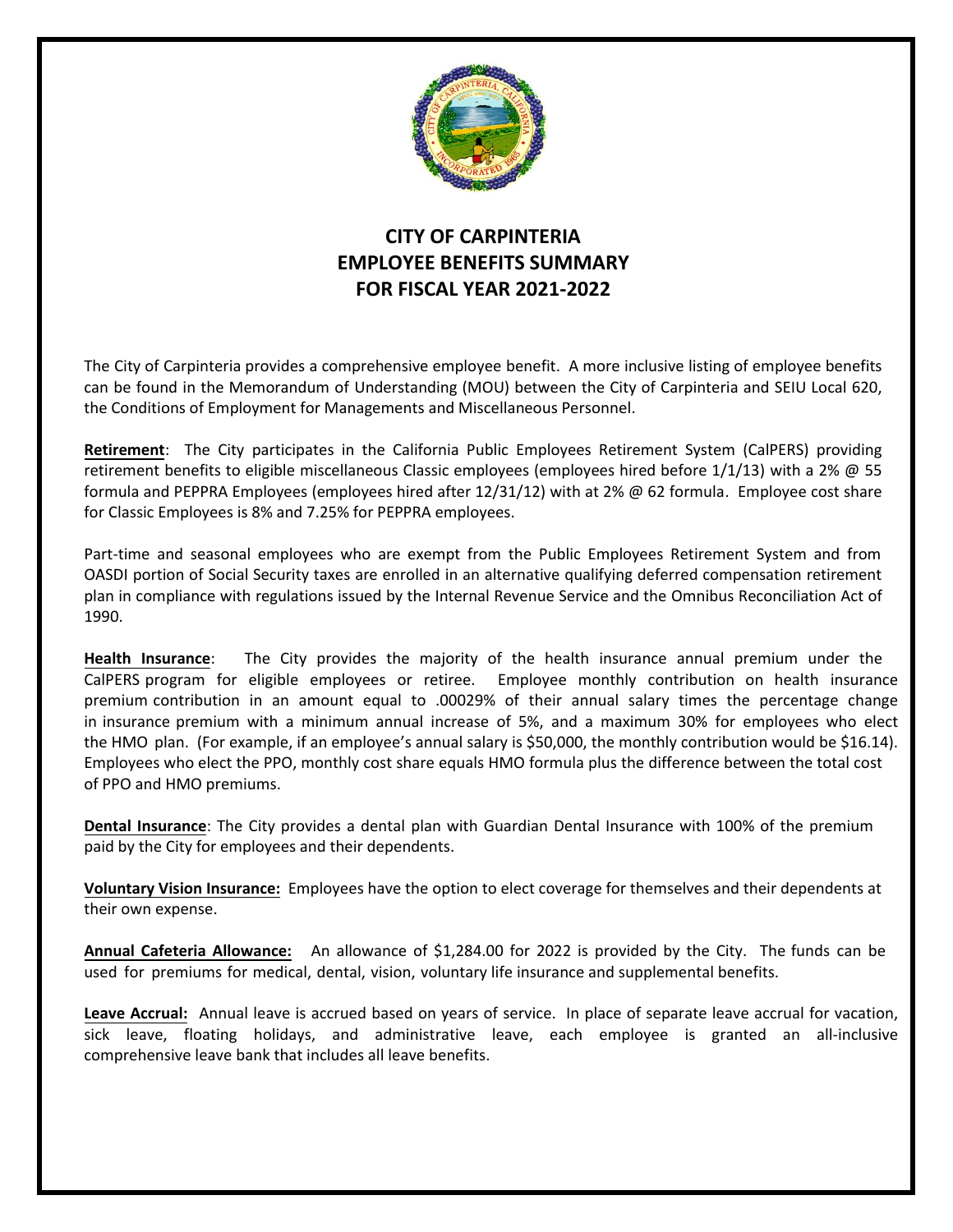**City Paid Holidays**: The City observes twelve paid legal holiday each year. They are as follows: New Year's Day, the day before/or after New Year's Day, Martin Luther King Day, President's Day, Memorial Day, Independence Day, Labor Day, Veteran's Day, Thanksgiving Day, day after Thanksgiving Day, Christmas, and the day before/or after Christmas Day and day before or after January 1st.

**Flexible Schedule Hours:** City employees have the option of flexible scheduling which allows them to work a 9/80 schedule with a designated Monday or Friday off in each two-week work period subject to operations needs of the department as determined by the City Manager

**Fitness Program:** The City will reimburse regular full-time employees up to \$31.20 per month or \$374.30 per fiscal year of their health club membership.

**Short and Long-term Disability Insurance:** In addition to the mandatory State Disability Insurance (SDI), the City provides Group Short and Long-term disability insurance plan for eligible full-time employees through Reliance Standard Insurance.

**Social Security Meditax:** Although the City does not participate in the federally administered Social Security Program, it is required to match an employee contribution of 1.45% of gross wages for coverage under the Medicare portion only of the Social Security Program for employees hired after March 1, 1986.

**Unemployment Insurance Benefits**: This is a State-mandated program. The City has selected the Cost of Benefit Reimbursement method of financing unemployment coverage. A reserve is maintained to cover the cost of unemployment claims.

**Special Pay:** Employees classified as Management are eligible for a special pay benefit that provides for reimbursement of an amount equal to the payroll deduction of employee-paid contributions to SDI and the amount equal to the employee contribution of 1.45% of gross wages for coverage under the Medicare portion only of the federally administered Social Security Program.

**Interpreter Pay:** Only those employees hire *prior* to August 15, 1998 may be eligible to receive special pay for translating skills if the job duties of the affected employee require translating and/or interpreting skills on a regular basis.

**Workers' Compensation:** The City provides workers' compensation benefits when an employee is injured on duty arising out of and in the course of employment. This coverage is through the California Joint Powers Insurance Authority (CJPIA) and the program is administered by YORK Insurance Services Group, Inc., a workers' compensation third party claims administrator.

**Employee Assistance Program (EAP):** The City provides a comprehensive Employee Assistance Program for confidential counseling and services to City employees and their immediate families.

**Life Insurance:** The City maintains a Group Life and Accidental Death and Dismemberment (AD & D) insurance policy through Guardian Insurance for employees only. The coverage of the life insurance policy for each regular full-time employee is \$50,000.00. Management employees are eligible for a life insurance policy in the amount of \$100,000.00.

Employees retiring with 20 years or more of continuous service with the City and enrolled in the City's group life insurance at the time of retirement may continue to be covered at City expense for a life benefit of \$10,000, excluding AD & D benefits.